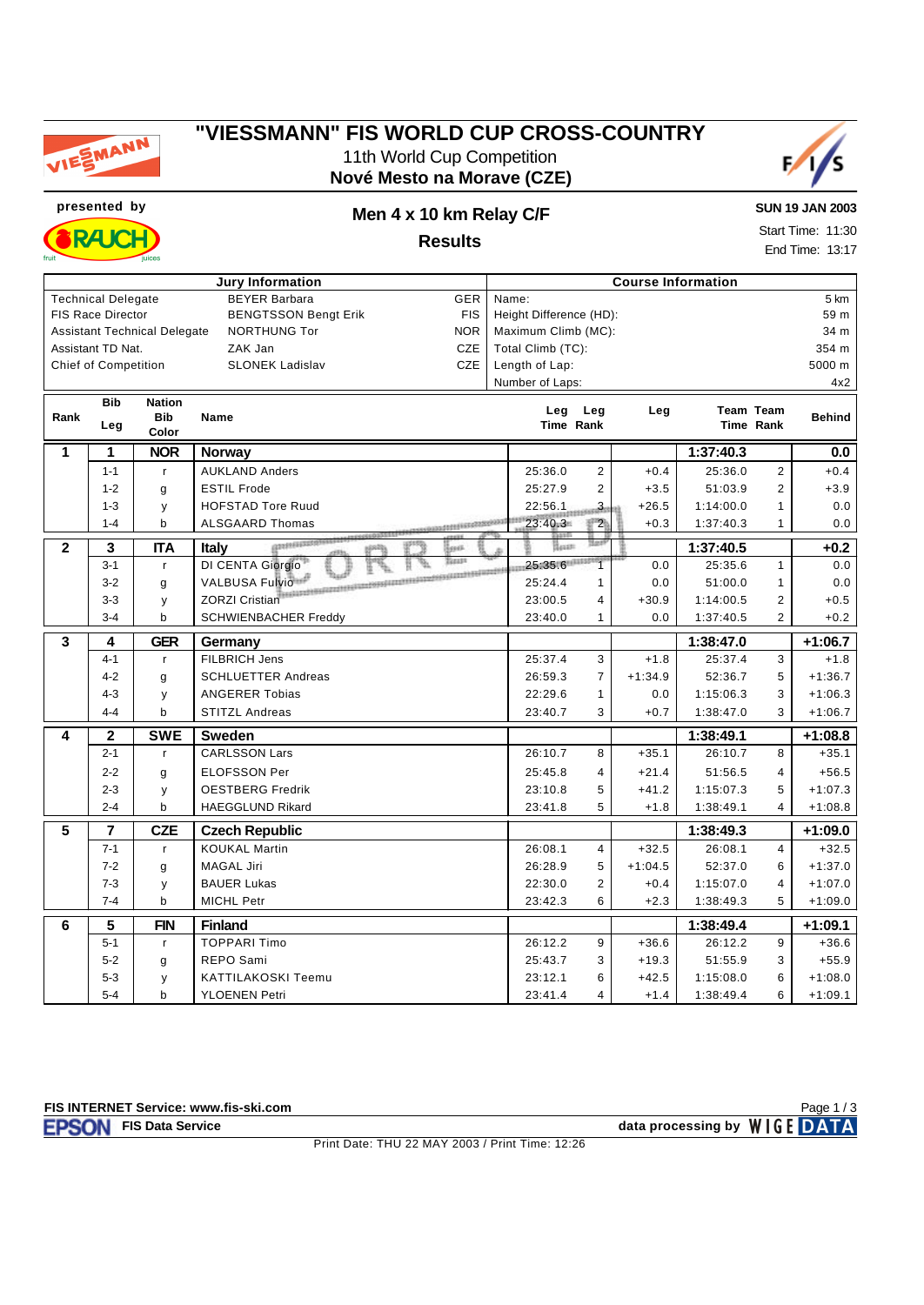

## **"VIESSMANN" FIS WORLD CUP CROSS-COUNTRY** 11th World Cup Competition





**SUN 19 JAN 2003**

**RAJC** 

### **presented by Men 4 x 10 km Relay C/F Results**

Start Time: 11:30 End Time: 13:17

| Rank           | <b>Bib</b><br>Leg | <b>Nation</b><br><b>Bib</b><br>Color | <b>Name</b>                             | Leg     | Leg<br>Time Rank | Leg       |           | Team Team<br>Time Rank | <b>Behind</b> |
|----------------|-------------------|--------------------------------------|-----------------------------------------|---------|------------------|-----------|-----------|------------------------|---------------|
| $\overline{7}$ | 12                | <b>FIS</b>                           | <b>ITA/RUS</b>                          |         |                  |           | 1:41:10.8 |                        | $+3:30.5$     |
|                | $12 - 1$          | r                                    | <b>SARACCO Cristian</b>                 | 26:09.1 | $\overline{7}$   | $+33.5$   | 26:09.1   | $\overline{7}$         | $+33.5$       |
|                | $12 - 2$          | g                                    | <b>KOSTNER Florian</b>                  | 26:40.5 | 6                | $+1:16.1$ | 52:49.6   | $\overline{7}$         | $+1:49.6$     |
|                | $12 - 3$          | у                                    | <b>REVIN Victor</b>                     | 24:02.1 | 7                | $+1:32.5$ | 1:16:51.7 | $\overline{7}$         | $+2:51.7$     |
|                | $12 - 4$          | b                                    | LIASHENKO Dnitrij                       | 24:19.1 | 8                | $+39.1$   | 1:41:10.8 | $7^{\circ}$            | $+3:30.5$     |
| 8              | 8                 | <b>FIN</b>                           | <b>Finland II</b>                       |         |                  |           | 1:42:48.9 |                        | $+5:08.6$     |
|                | $8 - 1$           | r                                    | <b>TAIPALE Kuisma</b>                   | 26:08.4 | 6                | $+32.8$   | 26:08.4   | 6                      | $+32.8$       |
|                | $8 - 2$           | g                                    | PIETILAE Sami                           | 27:03.6 | 8                | $+1:39.2$ | 53:12.0   | 8                      | $+2:12.0$     |
|                | $8 - 3$           | v                                    | <b>OHTONEN OIII</b>                     | 24:28.1 | 8                | $+1:58.5$ | 1:17:40.1 | 8                      | $+3:40.1$     |
|                | $8 - 4$           | b                                    | JAUHOJAERVI Sami                        | 25:08.8 | 9                | $+1:28.8$ | 1:42:48.9 | 8                      | $+5:08.6$     |
| 9              | 11                | <b>CZE</b>                           | <b>Czech Republic II</b>                | agadhi  |                  |           | 1:43:22.0 |                        | $+5:41.7$     |
|                | $11 - 1$          | $\mathsf{r}$                         | <b>SPERL Milan</b><br><b>LEBERS</b>     | 26:08.2 | 5                | $+32.6$   | 26:08.2   | 5 <sup>5</sup>         | $+32.6$       |
|                | $11 - 2$          | g                                    | geres.<br><b>TEMPIR Tomas.</b><br>Equat | 28:32.1 | $9 -$            | $+3:07.7$ | 54:40.3   | 9                      | $+3:40.3$     |
|                | $11 - 3$          | y                                    | <b>KRUPICKA Robert</b>                  | 24:32.4 | 9                | $+2:02.8$ | 1:19:12.7 | 9                      | $+5:12.7$     |
|                | $11 - 4$          | b                                    | KUCERA Josef                            | 24:09.3 |                  | $+29.3$   | 1:43:22.0 | 9                      | $+5:41.7$     |

| Did not finish |            |                           |         |           |  |
|----------------|------------|---------------------------|---------|-----------|--|
| 9              | <b>CZE</b> | <b>Czech Republic III</b> |         |           |  |
| $9 - 1$        |            | <b>SLECHTA Daniel</b>     | 29:23.8 | 29:23.8   |  |
| $9 - 2$        |            | VALOVSEK Zbynek           | 29:19.3 | 58:43.1   |  |
| $9 - 3$        |            | NOVOTNY Viktor            | 25:31.1 | 1:24:14.2 |  |
| $9 - 4$        |            | <b>ROCAREK Tomas</b>      |         |           |  |

| <b>Disqualified</b> |         |            |                           |
|---------------------|---------|------------|---------------------------|
|                     |         | <b>AUT</b> | Austria ICR 221.3 Doping  |
|                     | $6 - 1$ |            | <b>WALCHER Achim</b>      |
|                     | $6 - 2$ | g          | <b>URAIN Gerhard</b>      |
|                     | $6 - 3$ |            | <b>HOFFMANN Christian</b> |
|                     | $6 - 4$ | b          | <b>TAUBER Martin</b>      |

Page 2 / 3